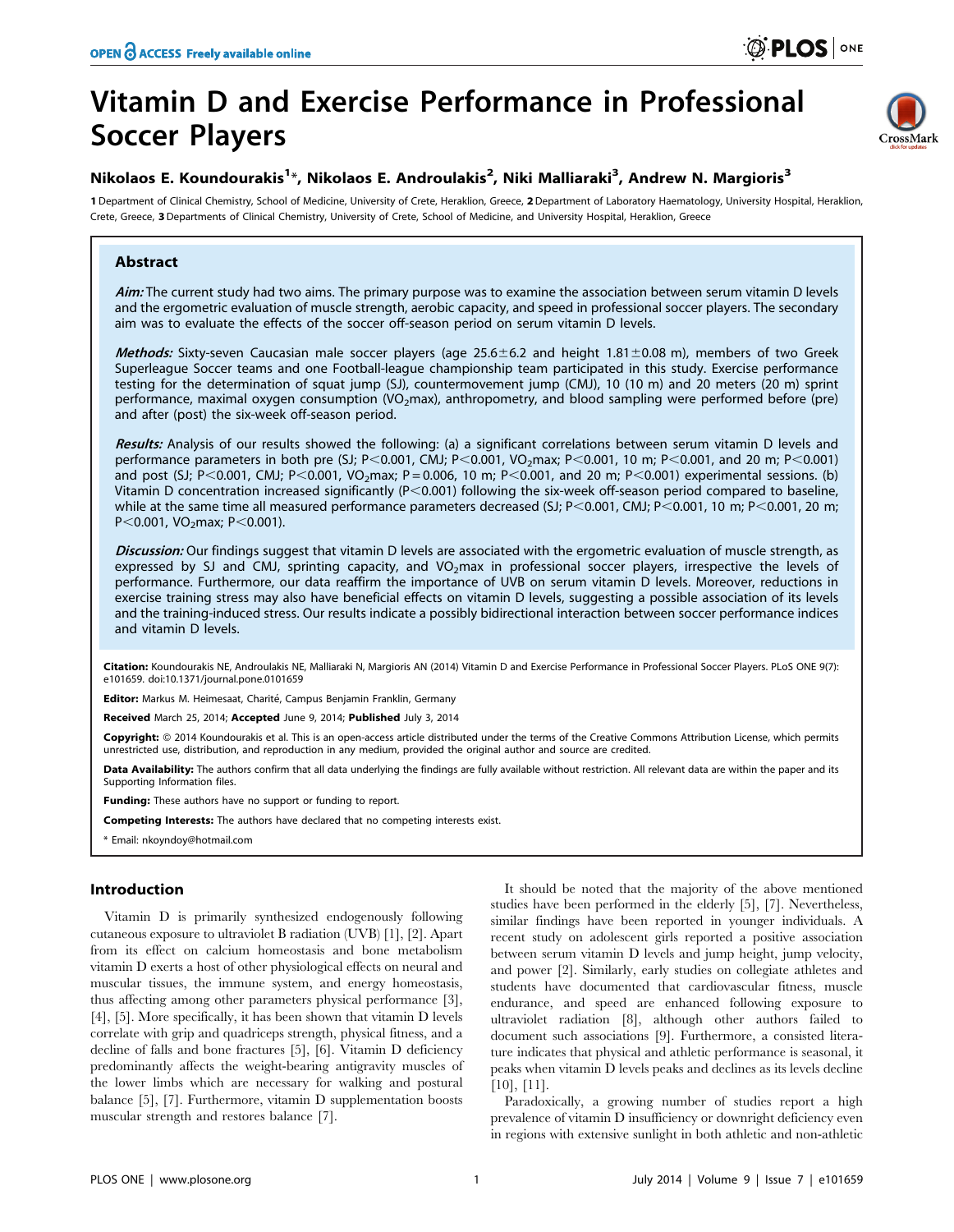populations [12], [13]. The reason for this phenomenon is not entirely clear. It is mainly attributed to the limited exposure to sun, the types of clothing, and the declining ability of the skin to produce vitamin D precursors with advancing age [4]. Interestingly, a recent study reported that vitamin D levels also decline during strenuous military training [14]. This decrease was evident although training was performed outdoors in the summer and early autumn months during daylight hours and thus with adequate exposure under UVB. The latter data may indicate a possible relationship between exercise training stress and vitamin D levels.

Soccer is a sport where aerobic capacity, muscular strength and speed are of vital importance for most of the actions during playing. Indeed, players must perform repeated sprints, stops, jumps, and changes of direction with maximal force development, and in the shortest possible response time. Furthermore, top level players run approximately 10–12 km during a soccer game, and the total distance covered is linearly related to  $VO<sub>2</sub>max$  [15]. Vitamin D seems to be involved on this type of activities. It is well documented that its levels are related with muscle strength [5], the proportion and the diameter of type II muscle fibers [16], and neuromuscular coordination [12], which are of paramount importance for explosive type human movements, such as sprints and jumps [17], [18], [19]. Moreover, the presence of vitamin D receptors (VDR) in the muscle cell appears to influence muscle strength. The discovery of VDR within the muscle indicates that vitamin D has the potential to impact upon muscle structure and function directly and has been identified as a regulator of skeletal muscle development and action [20]. In regard to aerobic capacity the findings from recent studies provide evidence that it could be affected by vitamin D levels through an effect of this vitamin on optimal lung function and/or erythropoietin resistance [21], [22].

Our study had two aims. The main objective was to examine the potential relationship between vitamin D levels and muscle strength, as expressed by squat jump (SJ) and countermovement jump (CMJ) [23], maximal oxygen consumption  $(VO<sub>2</sub>max)$ , 10 and, 20 meters sprint performance in two different occasions, prior to the beginning and at the end of the off-season soccer period. Our second aim was to examine the vitamin D response to the reduced exercise training during the six-week off-season transition period. We hypothesized that in both experimental sessions vitamin D levels would correlate with soccer players' jumping, sprinting, and aerobic capacity, and that the off-season transition period, of reduced training stress, would favorably affect vitamin D concentration. To the best of our knowledge, no published study has examined the relationship between vitamin D levels and muscle strength, VO2max and speed in professional soccer players, and/or the effects off-season detraining soccer period on its levels in any kind of athletic population.

## Materials and Methods

# Participants

Initially, seventy seven professional players, members of three soccer teams, were evaluated for possible participation in the study. The exclusion criteria were as follow: a) any medical disorder that would affect vitamin D levels, b) players that their contract was ending before the conclusion of the study, and c) the consumption of supplements containing vitamin D. Ten (10) players failed to fulfill criteria b  $(8)$  and c  $(2)$  and were subsequently excluded from the study. Sixty seven Caucasian professional male soccer players, members of two Greek Super league teams  $(n = 45)$ and one Football league team  $(n = 22)$  were consecutively included

in the study. The mean values of age (years)  $\pm$  SD and height (m)  $\pm$  SD were: age 25,6 $\pm$ 6,2 and height 1,81 $\pm$ 0,08 respectively.

#### Ethics Statement

Before testing verbal explanation of the aim of the study and the testing procedures were given to all participants, and written informed consent was obtained. The study was performed in strict accordance with the ethical guidelines of the Helsinki Declaration and was approved by the Ethical Scientific Committee of the University Hospital of Heraklion, Crete, Greece.

#### Experimental protocol

The duration of the off-season transition period was set to sixweeks, starting at the end of the competition period. During this recuperation period, participants were instructed to avoid any kind of exercise training for the first two weeks. After this two-week period, they were instructed to perform low intensity aerobic running (50%–60% of  $VO<sub>2</sub>max$ ) of 20 to 30 minute total duration  $(30, 20, 2 \times 15, 3 \times 10, 2 \times 10)$  three times per week, divided by one day of rest. This type of activity was selected by the team coaches. All players were tested at two different occasions. Each experimental testing consisted of two days of consecutive measurements. The first experimental testing took place immediately after the end of the competition period in May (pre). The second experimental testing was performed at the beginning of July (post), just prior to the beginning of the preparation period for the forthcoming season. In each experimental periods testing consisted of anthropometric measurements (i.e. height, body weight, body fat percentage), blood testing for the assessment of vitamin D levels, and ergometry tests for the measurement of SJ (cm), CMJ (cm), VO2max (ml/kg/min), 10 m, and 20 m sprint performance. The first day of each experimental period anthropometric characteristics were measured at 08:30 am. From 09:00 to 10:30 am, venous blood samples were obtained in order to determine the vitamin D concentration. In the afternoon of the same day (17:00 pm) the players were tested for SJ, CMJ, 10 m, and 20 m sprint performance. The second day of each experimental period, starting at 09:30 am, our participants were tested for the determination of  $VO<sub>2</sub>max$ . During the study players were instructed to avoid consuming any vitamin D supplements. Before each experimental session, players were informed not to consume any supplement that could promote performance at least 2 days prior to the testing and to avoid any caffeine or alcohol beverages. Moreover, they were instructed to abstain from any exercise training sessions two days prior to each testing in order to avoid any fatigue effects. Detailed nutritional guidelines were given to all players in order to ensure a high  $($ >60%) carbohydrate dietary intake during the study, including a list of a variety of foods, and based on individual resting metabolic rates and the calculated daily energy expenditure as per reported activities (24). Furthermore, players were also asked to maintain their hydration status. All players were familiarized with the testing protocol, as they had been previously tested with the same procedures on several occasions during the last soccer season. The study was performed in Crete, Greece, at latitude of  $35,9^{\circ}N$ .

#### Anthropometric Measurements and Body Composition

Height was measured using a stadiometer (Charder HM210D, Charder Electronics CO, LTD, Taiwan) and weight was obtained using an electronic weight scale (Seca Alpha 770, Seca Vogel, Hamburg, Germany). Body fat percentage was assessed by skinfold thickness measurement (Lange Skinfold Caliper, Cambridge Scientific Instruments, Cambridge, UK) using the 4 site formula by Durnin and Womersley [25].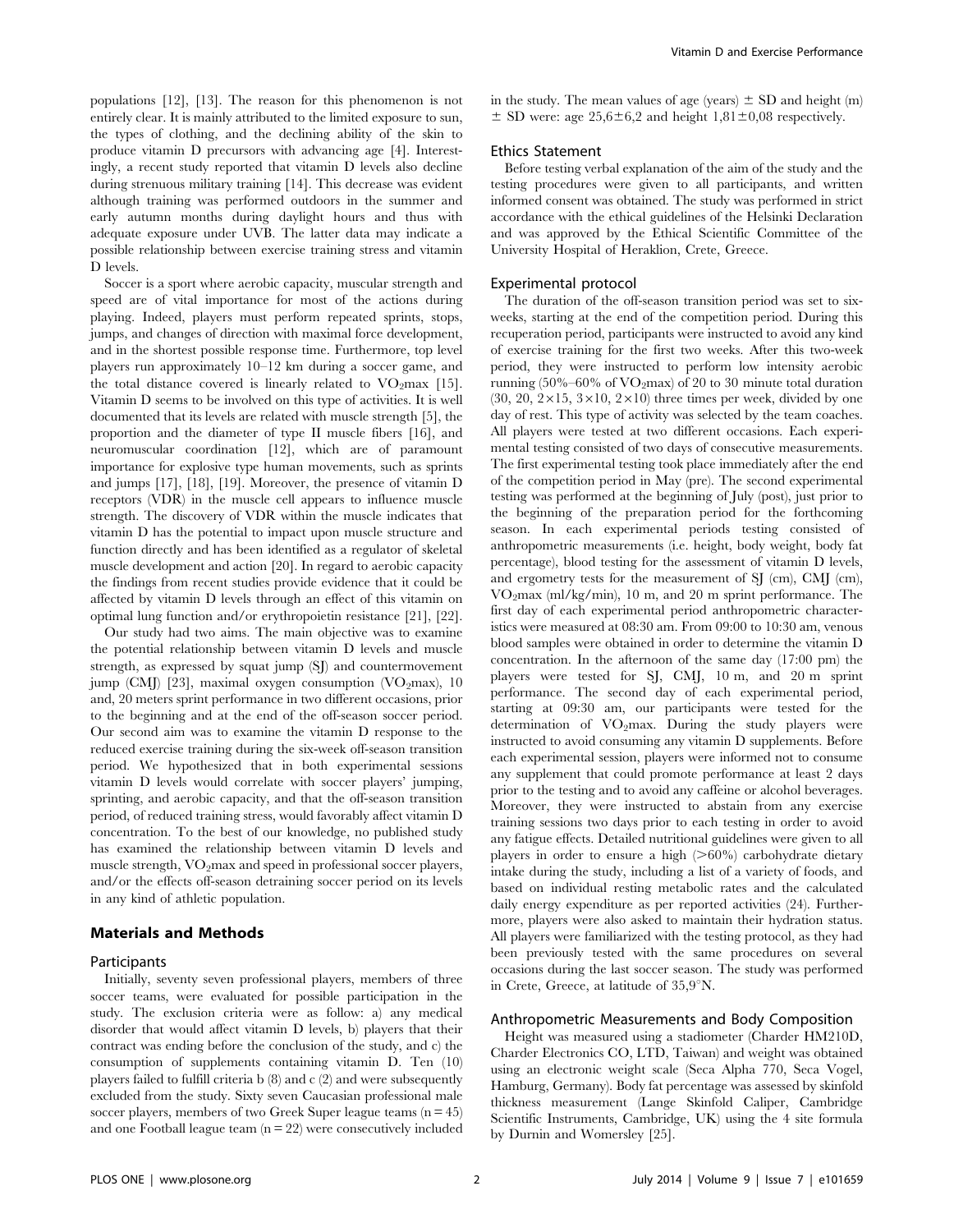#### Vitamin D measurement

Venus blood samples were obtained following a ten-minute period of rest in a lying position, after an overnight fast. Vitamin D levels were assessed using DiaSorin 25 hydroxy vitamin D (DiaSorin Inc. S.p.A, Italy), repeatability CV = 3–6% and reproducibility  $CV = 6-11\%$ , according to the laboratory standard operating procedures. Calibrator 1 and 2 (human serum) concentrations are referenced to standard preparations containing highly purified 25(OH) vitamin D. According to the manufacturer the correlation of the immunoenzymatic assay with LC-MS/MS is described by the equation: concentration = 5,6+0,83\*LC-MS/MS  $(R = 0.93)$ . The intra assay coefficient of variation ranges between 3–6%. In our study vitamin D levels below 10 ng/ml were considered as severe deficiency, levels between 10–20 ng/ml as deficiency and levels between 20–30 ng/ml as insufficiency.

#### Ergometry tests

The jumping (SJ, CMJ) and sprinting ability (10 m, 20 m) of the soccer players were assessed with a jumping mat (Powertimer, Newtest Ltd., Oulu, Finland) and infrared photoelectric cells (Powertimer, Newtest Ltd., Oulu, Finland) respectively, according to standard procedures [24]. Maximal Oxygen Consumption  $(VO<sub>2</sub>)$  assessment was performed on a motorized treadmill using an automated gas-analysis system (VMAX29, Sensormedics, Yorba Linda, CA), with the use of set procedures of a standard protocol [24].

#### Statistical analysis

Statistical analysis was performed using the software program SPSS 17.0. Results are presented as means  $\pm$  SD. The distribution of variables was tested by the Shapiro-Wilk statistical method. Then, Pearson's (for normally distributed variables) and Spearman's (for non-normally distributed variables) correlation coefficients were used to assess the linear relationship between quantative variables. The changes between the experimental periods in the measured parameters within the groups were analyzed by the paired samples t-test for normally-distributed data, and by Mann-Whitney test for non-normally-distributed data. Statistical power analysis was performed (Stata 13 software, StataCorp LP, USA) in order to attain 80% power. Analysis was carried out at a confidence level = 95% and confidence interval  $= 13,6$  [26]. Our calculations showed that a sample size equal to 45, much lower than ours i.e.  $n = 67$ , was needed to attain 80% power in order to detect any differences in changes of the measured variables between the two experimental sessions. The level of significance was set at  $p<0.05$ .

#### Results

# Correlation between vitamin D levels and exercise performance parameters

The correlations between vitamin D levels and exercise performance parameters, during the beginning and the end of the 6-week transition period, are presented in table 1. Analysis of our results revealed a significant positive correlation between vitamin  $D$  levels and SJ, CM, and VO<sub>2</sub>max values at the beginning and at the end of the experimental period (table 1). A significant negative correlation was observed between vitamin D levels and 10 m, and 20 m sprint times at the beginning and at the end of the study (table 1).

# Changes in vitamin D levels, exercise performance parameters, and body composition

The values of vitamin D and exercise performance parameters at baseline and after the six-week transition period are presented in table 2. Vitamin D levels increased significantly during the off season period compared to baseline (table 2). In contrast, analysis of our data revealed significant reductions in SJ, CMJ,  $VO<sub>2</sub>max$ , 10m, and 20m values at the end of the study compared to baseline (table 2). Lastly, there was evident a significant increase in body weight  $(77,68\pm7,06 \text{ vs } 79,08\pm7,24; \text{ p} = 0.013)$  and body fat  $(8,81\pm2,96 \text{ vs } 10,05\pm3,56; \text{ p} < 0.001)$  at the end of the study compared to baseline.

#### Discussion

Our findings support our hypothesis. Analysis of our results showed that vitamin D levels are associated with neuromuscular performance and aerobic capacity in professional soccer players. Notably, to the best of our knowledge, for the first time our study provides evidence of a linear relationship between vitamin D serum levels, not only with jumping performance, but also with VO2max and speed in non-supplemented soccer players. In addition, we have found that even the short off-season period of reduced training stress had a boosting effect on vitamin D levels. Interestingly, this increase in vitamin D levels was evident in parallel to a reduction in aerobic and neuromuscular performance parameters. The latter finding strengthens the well-documented concept that training plays the principal role for exercise adaptations and improvements in exercise performance, whereas all other parameters including vitamin D play a supportive role.

Vitamin D levels exhibited a positive linear relationship with the ergometric evaluation of muscular strength (SJ and CMJ) and speed at both experimental periods. Our observations are comparable to several studies showing that vitamin D is linearly associated with jumping ability and strength in pre-adolescent girls [2] and elderly individuals [7], [12], [27], and in agreement with the observation that 100 m performance was enhanced after a single biodose of ultraviolet radiation in collegiate women [28]. Moreover, a recent vitamin D supplementation-study on professional soccer players revealed that inadequate vitamin D concentration was detrimental to jumping and sprinting ability, whereas supplementation counteracted this effect [29]. Notably, regarding muscular strength, Hamilton et al. [9] reported that vitamin D levels were not associated with lower limb isokinetic muscle function in soccer players. However, this finding was attributed to the different mode of exercise used since, as the authors suggested, vitamin D could preferentially affect muscle groups that were not evaluated in their study. It should be mentioned that both SJ and CMJ are considered to be the most accurate field tests for the determination of the strength levels of the lower limps [23]. In order to perform SJ and CMJ the proximal muscles required are quadriceps, soleus, and gastrocnemius [7]. Those muscles have been found to be predominantly affected by vitamin D deficiency [7]. Furthermore, it is well established that sprint performance is linearly related with both SJ and CMJ [30], [31], suggesting a direct effect of strength levels on sprinting ability. Therefore, based on the aforementioned evidence, our findings indicate a possible effect of vitamin D on jumping ability and strength, which is in turn translated to an affected sprint performance in a similar manner.

The pathways via which vitamin D affects muscular strength (as measured by SJ and CMJ) and sprint performance are still hypothetical. However, there are several potential mechanisms conveying these effects. The ergogenic effects of vitamin D may be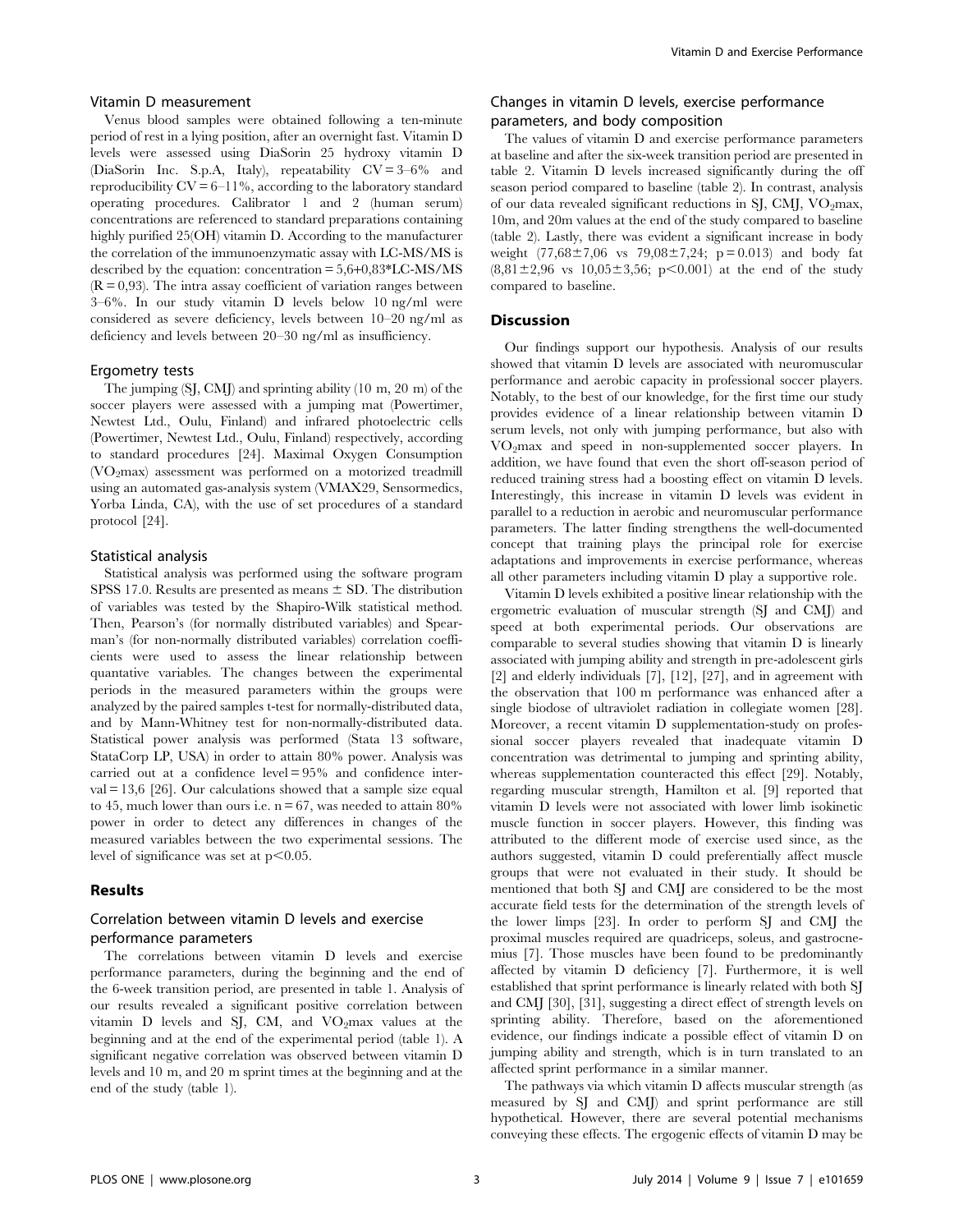Table 1. Correlations (correlation coefficients and p-values) between Vitamin D levels and exercise performance parameters.

| Exercise Performance            | Pre Vitamin D (ng/ml)   | Post Vitamin D (ng/ml)  |
|---------------------------------|-------------------------|-------------------------|
| $SJ$ (cm)                       | 0.731(p<0.001)          | $0.597$ (p $< 0.001$ )  |
| $CMJ$ (cm)                      | $0.740$ (p $<$ 0.001)   | $0.476$ (p $< 0.001$ )  |
| VO <sub>2</sub> max (ml/kg/min) | 0.436 ( $p < 0.001$ )   | $0.394$ ( $p = 0.006$ ) |
| 10 m (sec)                      | $-0.649$ (p $< 0.001$ ) | $-0.410$ (p $< 0.001$ ) |
| 20 m (sec)                      | $-0.673$ (p $< 0.001$ ) | $-0.426$ (p $< 0.001$ ) |

Pre: measurement prior to the beginning of the off-season transition period; Post: measurement at the end of the off-season transition period. doi:10.1371/journal.pone.0101659.t001

related to the regulation of muscle protein synthesis which could affect muscle mass, thanks to the presence of vitamin D receptors on skeletal myocytes [5], [31], [32]. Furthermore, alterations in vitamin D levels also affect its receptors at the expression and activation levels [5], [20], and thus affecting muscle mass [5], [33], neuromuscular coordination [18], and the relative number and the cross-sectional area of type II muscle fibers [16]. Since it well documented that the major determinants of jumping and sprinting ability are muscle strength [31], [34], type II muscle fibers [35], [36] and neuromuscular coordination, [19], [37], any potential effect of vitamin D on these parameters would in turn affect jumping and sprinting capacity in a similar manner.

Analysis of our data revealed a linear association between vitamin  $D$  and  $VO<sub>2</sub>max$  in both experimental sessions. This finding is supported by an early study which reported increased aerobic capacity as a result of exposure to ultraviolet radiation in collegiate students [8]. Furthermore, a recent study on adolescents observed a positive relationship between vitamin D and aerobic performance on adolescents  $[38]$ . Since VO<sub>2</sub>max is related to soccer performance, as indicated by the well-documented relationship between this parameter and the distance covered during a soccer game [15], our findings suggest that in order to perform efficiently during a soccer game optimal vitamin D levels are needed. The observed association between vitamin D levels and  $VO<sub>2</sub>max$  could be related to its protective effect on lung function. According to recently published evidence, low vitamin D levels are associated with lower indices of lung function [22] and increased airway reactivity [39]. Since exercise performance and especially aerobic capacity  $\langle VO_2 \rangle$  is depended on optimal lung function [40], any protective and/or boosting effect of vitamin D on the function of this organ could beneficially influence aerobic performance during exercise [40]. Vitamin D could also influence

 $VO<sub>2</sub>max$  by affecting iron metabolism and erythropoietin [21], [41]. According to Li and associates [41] vitamin D deficiency results in dysregulation of innate immunity and inflammation which is affecting iron metabolism and contributes to erythropoietin resistance. It is well documented that erythropoietin is linearly associated with changes in red blood cells levels [42]. Thus, vitamin D could influence  $VO<sub>2</sub>$  max via its effects on erythropoesis modifying the capacity of the oxygen supply to the exercising muscles and consequently affecting aerobic exercise performance [42].

Interestingly, analysis of our data showed that although vitamin D increased at the end of the off-season period all measured exercise performance parameters decreased. However, the observed linear correlation at baseline between vitamin D levels and performance was retained at the end of the study, suggesting that vitamin D is related to the ability to perform efficiently during exercise, irrespective the level of performance. These data clearly suggest that although vitamin D does seem to affect neuromuscular and aerobic performance, it does not play the primary role. Indeed, during periods of reduced training stimulus or training cessation (i.e. soccer transition period) there is deterioration in exercise performance [24]. Since this decline is widely accepted to be a result of the insufficient training stimulus [24], this finding demonstrates that the major determinant of exercise performance is the amount and the quality of training [15], [24]. The latter evidence documents that vitamin D plays a supportive role in exercise performance. However, this does not lessen the importance of vitamin D serum concentration since in elite soccer level even subtle changes in performance may determine the outcome of a competition.

In our study the six-week transition period had a boosting effect on vitamin D levels. Indeed, at the first experimental period,

Table 2. Vitamin D and Performance values in the two experimental periods.

| <b>I</b> Measurements           | Pre              | Post                |
|---------------------------------|------------------|---------------------|
| Vitamin D (ng/ml)               | $34,41 \pm 7,08$ | $47,24 \pm 13,50**$ |
| $SJ$ (cm)                       | $39,50 \pm 3,87$ | $37,10 \pm 3,59**$  |
| $CMJ$ (cm)                      | $40,91 \pm 4,57$ | $38,62 \pm 4,00**$  |
| VO <sub>2</sub> max (ml/kg/min) | $59,44 \pm 3,07$ | 58,89±3,45**        |
| 10 m (sec)                      | $1,74 \pm 0.07$  | $1,79 \pm 0,08$ **  |
| 20 m (sec)                      | $3,02 \pm 0,06$  | $3,07 \pm 0,07$ **  |

Pre: measurement prior to the beginning of the off-season transition period;

Post: measurement at the end of the off-season transition period.\*significant difference at the level of significance p<0.05\*\*, significant difference at the level of significance  $p<0.01$ .

doi:10.1371/journal.pone.0101659.t002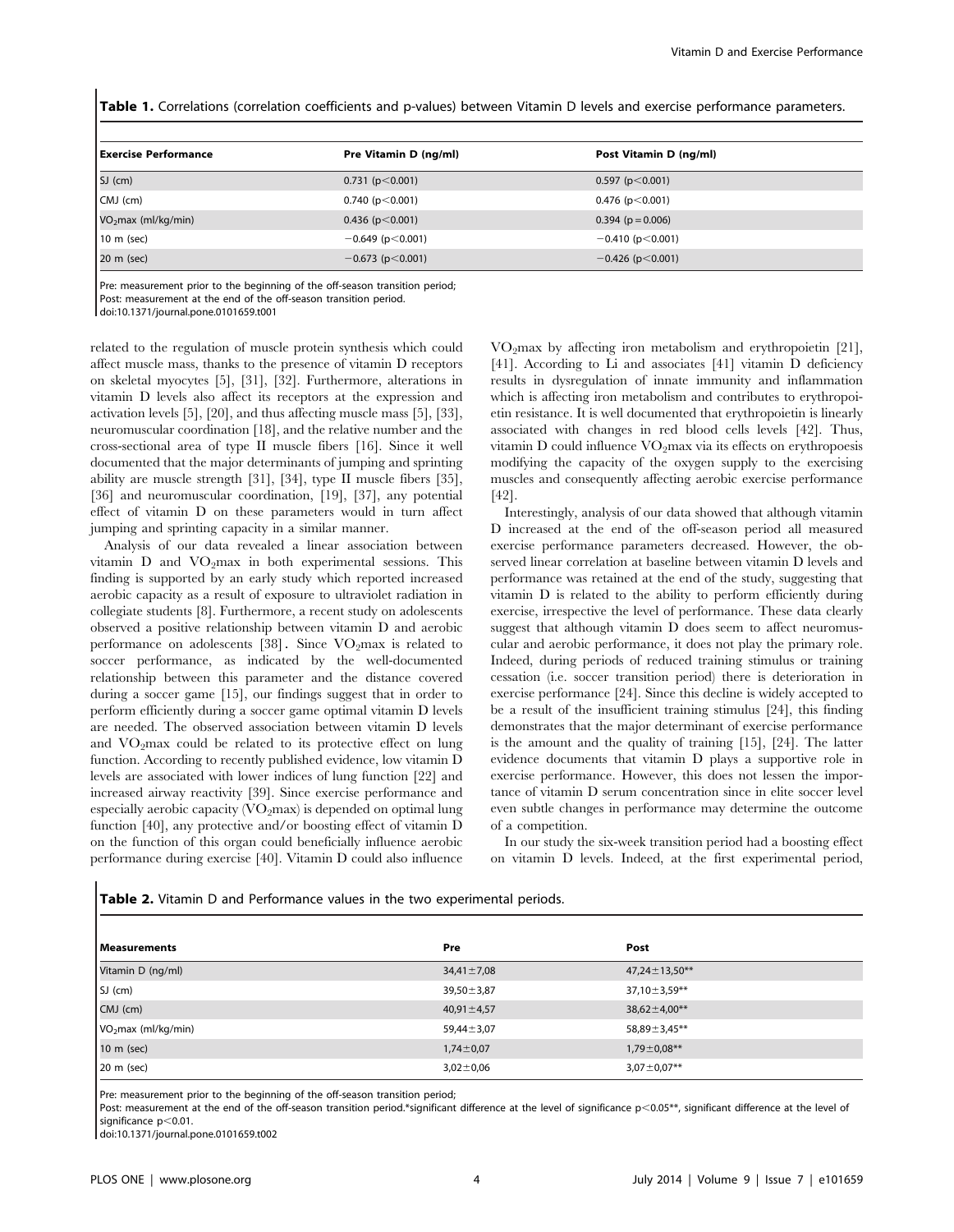although none of our participants was vitamin  $D$  deficient ( $\leq$ 20 ng/ml) or severe deficient  $(<10$  ng/ml), 55,22% of our players had insufficient vitamin  $D$  levels  $( $30 \text{ ng/ml}$ , whereas at the$ second one only 4,47% were found to be below 30 ng/ml. In regard to the first experimental session our findings are in agreement with studies on soccer players ( $\sim$ 50%  $<$ 30 ng/ml) [43], and members of the American national football league [44]  $(-51\% \leq 30 \text{ ng/ml})$ . Furthermore, our values were at the lower level of the range observed (30–84% vitamin D insufficiency) in several athletic and non-athletic population [9], [43], [45]. The most plausible explanation for the elevation of vitamin D levels at the second experimental session could be the consequence of an increased exposure to UVB during the off-season period [9]. Indeed, this transition period in Greek Superleague takes place during June and at the beginning of July at a favorable latitude  $(35.9^{\circ}N)$ . During this period UVB reaches its peak [46], resulting in increased vitamin D production. It is well demonstrated the extremely importance that UVB plays on vitamin D synthesis [1], [3] and the observation that its effectiveness is among other parameters, season dependent [32]. Furthermore, this off-season phase is actually a holiday period for professional soccer players. This could indicate increased time spend under sunlight, and also an increased exposure of a larger proportion of the players' body to UVB. Since all these parameters are related with vitamin D production, the observed increased in its levels at the end of our study could be partly accounted to these factors [3], [47]. The above mentioned suggestions are further supported by the observation that 84% of 342 Qatar soccer players were vitamin D insufficient  $\langle$  <30 ng/ml) [9], despite of the favorable latitude  $(25.4°N)$  and the period that the study was performed (i.e. July). This finding was attributed to inadequate exposure to the sun, since all outdoors training were performed after sunset, demonstrating the importance of UVB on vitamin D production.

Although our data reaffirm the importance of adequate exposure to UVB, recent evidence indicate that the exercise training -induced stress may play a regulatory role on vitamin D levels [14]. Andersen et al. [14] reported that intense military training resulted to reduced vitamin D levels in female soldiers, although these activities were performed outdoors in the summer and early autumn. This finding was unanticipated by the authors since they expected vitamin D levels to increase or at least to remain constant due to the adequate daily exposure to UVB during the whole study. Further support is coming from two recent studies on soccer players [43], [48]. The authors observed much lower vitamin D levels  $(30,82 \pm 9,04)$  [42],  $32,83 \pm 6,64$  [48]) and insufficiency values  $(83\% \le 30 \text{ ng/ml } [42]$ ,  $65\% \le 30 \text{ ng/ml } [48]$ ) during periods of training, compared to the ones we obtained after the six-week detraining period  $(45,67 \pm 13,70; 4,47 \le 30$  ng/ml). These low values were evident despite the fact that outdoor training sessions were performed at August [48] and during summer [43] under a sufficient daily exposure of a large proportion of their body to UVB. According to Holick [49], the participants of these two studies should have had sufficient vitamin D levels since the amount of sun exposure needed to maintain adequate vitamin D levels is approximately 5–30 minutes at least twice a week to the face, arms, and legs [49]. Based on the

## References

- 1. Holick MF (2003) Vitamin D: a millennium perspective. J Cell Biochem 88: 296–307.
- 2. Muir SW, Montero-Odasso M (2011) Effect of vitamin D supplementation on muscle strength, gait and balance in older adults: a systematic review and metaanalysis. J Am Geriatr Soc 59: 2291–300.

aforementioned evidence we could suggest that the exercise training-induced stress could play a regulatory role on vitamin D levels. Supporting to our hypothesis is the fact that our second testing was performed following a massive reduction of training stress, while the participants in these soccer studies were tested in pre-season and early in-season which are periods of high training stress (i.e. training sessions and games) [15]. This suggested impact of exercise-induced stress on vitamin D could be associated to the immune effects of the intense stress [50], since both vitamin D and exercise training are related with the immune system [50], [51]. Indeed, prolonged intense training sessions or intensified training periods, similar to the ones used repeatedly during a soccer season, suppresses athletes' immune system [50]. In our study, the first experimental session was performed at the end of competition season which according to the literature suppresses innate immunity [50]. On the contrary, the six-week period prior to the second testing our players were under minimal training stress, which could hypothetically have resulted in an enhanced innate immunity. Recently published data suggest a strong inverse correlation between inflammation and vitamin D concentration [8], [51], while elevated vitamin D levels boost immunity [52]. Therefore, we could hypothesize that any positive alteration in soccer players' immunity due to reduced training stress could be evident in conjunction with increased vitamin D status.

Our study provides evidence of an association between not supplemented vitamin D levels and parameters of aerobic and neuromuscular exercise performance in soccer. In particular, our findings indicated a linear relationship between vitamin D levels and muscle strength as evaluated by SJ and CMJ, sprinting ability  $(10 \text{ m}, \text{ and } 20 \text{ m})$ , and VO<sub>2</sub>max in professional soccer players. Moreover, our results indicate that, apart from increased exposure to UVB, reductions in exercise training stress may also have beneficial effects on vitamin D levels in elite soccer players. However in order to confirm this hypothesis additional research is needed, also examining indices of inflammation. Furthermore, our findings indicate that vitamin D plays, among other parameters, a secondary supportive role in athletic performance. However, this does not lessen its importance, especially in highly competitive athletes, since in elite athletic level slight changes in performance may determine the outcome of a competition. Our current data may provide an additional tool to sport scientists, coaches, and players to enhance soccer performance.

#### Supporting Information

File S1 Supplementary File Data.xlsx which include all performed vitamin D and performance parameters measurements in this study. (XLSX)

#### Author Contributions

Conceived and designed the experiments: NEK ANM. Performed the experiments: NEK NEA NM. Analyzed the data: NEK NM. Contributed reagents/materials/analysis tools: NEK NEA NM ANM. Contributed to the writing of the manuscript: NEK ANM.

- 4. Moran SM, McClung JP, Kohen T, Lieberman HR (2013) Vitamin D and physical performance. Sports Med 2013 43: 601–11.
- 5. Bischoff-Ferrari HA, Dietrich T, Orav EJ, Hu FB, Zhang Y, et al. (2004) Higher 25-hydroxyvitamin D concentrations are associated with better lower-extremity function in both active and inactive persons aged  $>$  or  $= 60$  y. Am J Clin Nutr 80: 752–8.